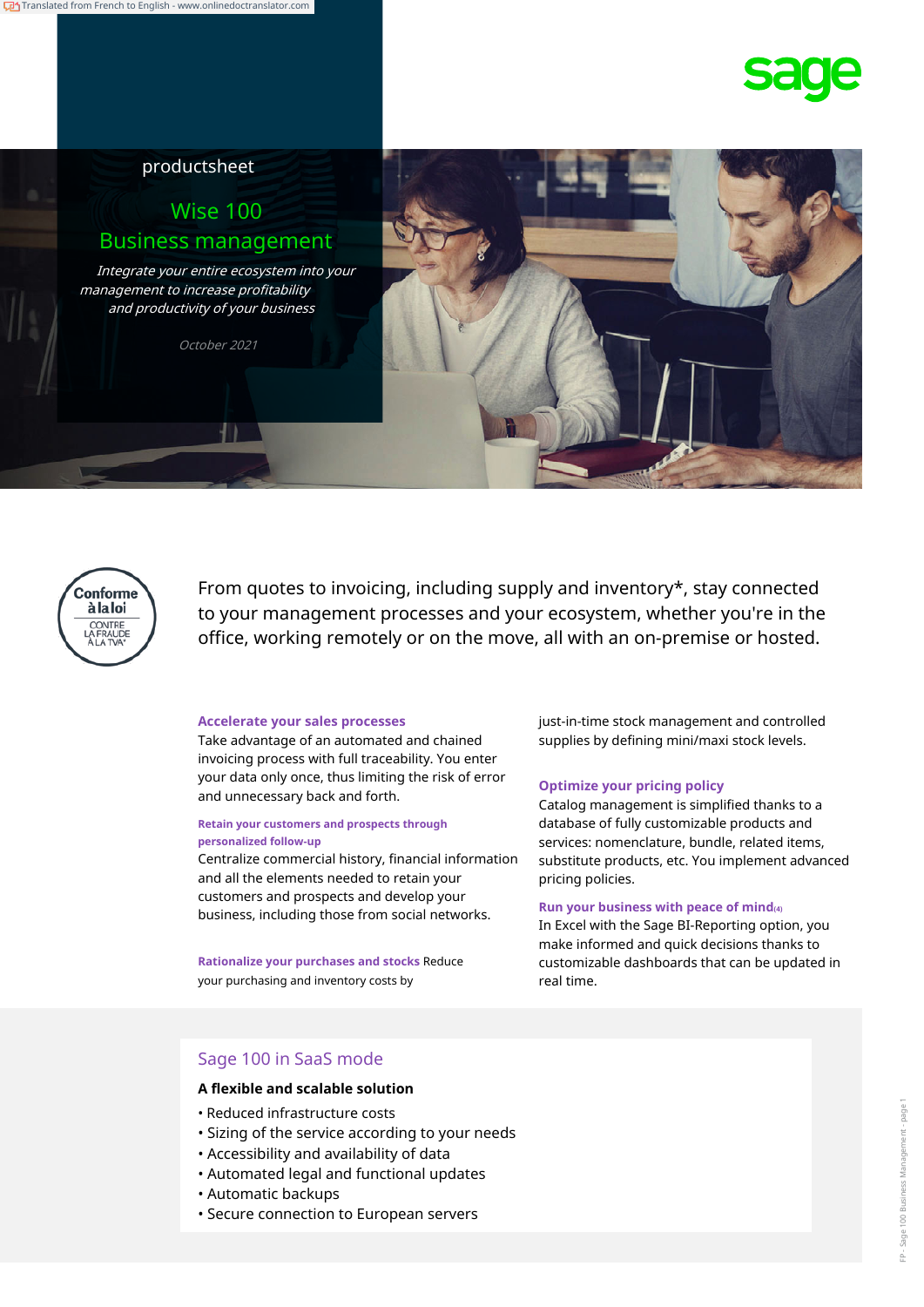#### The advantages of the offer

- > Manage your business with peace of mind thanks to dashboards and key indicators of your activity, local support and Sage services.
- social networks. > Sage 100 Commercial Management meets all legal requirements including the anti-fraud law and integrates the facilitating functions within the framework of the GDPR.

#### **Connected**

> In teleworking, on the move, simply access your solution and your data at any time, on all your devices.

#### **Trust Collaborative**

> You optimize internal and external collaboration by centralizing invoices, documents and bank flows in a shared and secure workspace. You interact with your suppliers and partners via

#### **Complete**

> Sage 100 Commercial Management is part of a scalable and customizable management suite with à la carte options to adapt to your changing needs.

### Take advantage of a subscription offer tailored to you

The subscription offered for this solution gives access to this software and benefits from updates. This subscription is tacitly renewed at the end of 12 months.

#### **You can also opt for the services adapted to your needs**

- Enjoy training benefits: unlimited e-learning courses included or discounts on training within your company or remotely.
- Our Support teams can be contacted directly by chat to provide you with tips and advice.
- > Sage 100 is connected with Microsoft 365, you can thus interact with your management data, on the move, from Microsoft business apps customized to meet your exact needs.
	- Sage Contact Outlook add-in(3)gives you access to your accounting and commercial customer data from your email interface.
	- The Power Automate/ Power Apps connector for Sage 100 publishes your business data to the Microsoft ecosystem, allowing you to intuitively build fully customized business workflows and mobile apps.
	- Your Sage 100 management documents can be shared and automatically filed in your company's secure Microsoft 365 storage space.
	- documents that concern them. It is also possible to prohibit the modification of sale prices in order to guarantee compliance with your pricing rules and preserve your margins.
- > Traceability:the application allows you to keep track of manual modifications and deletions of the main sensitive records such as item prices, delivery notes and invoices. A function reserved for the Administrator user group makes it possible to view the modifications and deletions made.
- > Online payment(1):you can send your invoices and customer orders by email. The PDF of the commercial document includes a Pay Now button, and the email also offers a link to pay online by Paypal or Stripe.
- > VAT Anti-Fraud Law:you access an individual certificate of legal compliance in the event that your company falls within the scope of • Representative protection limits access only to application of the Anti-Fraud Law on VAT.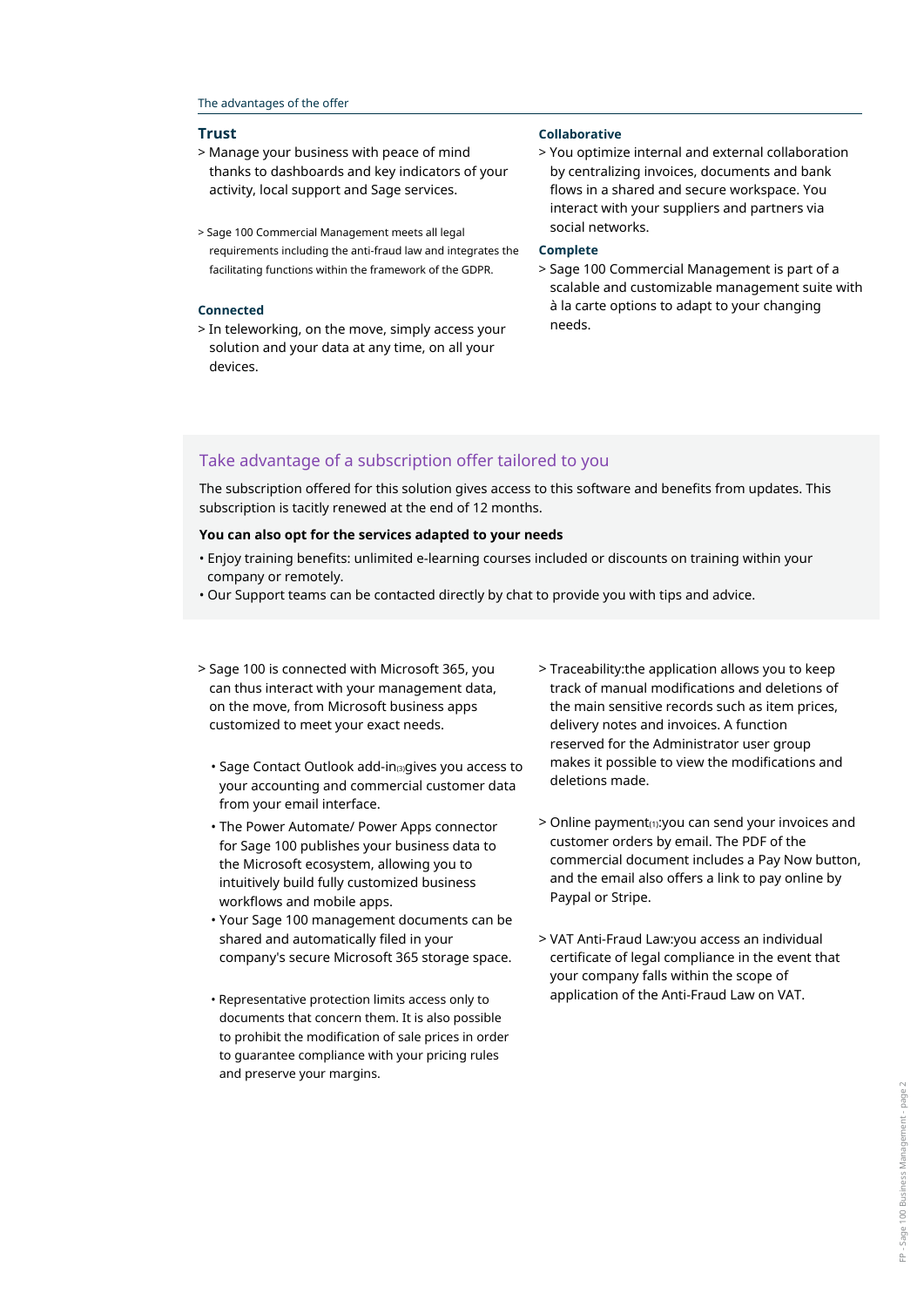# Fonctionnalities

### **Complete sales process management Rationalization of purchases and stocks**

- > Quick entry of commercial documents with automatic checks and calculations
	- Identification of items by their supplier reference or their barcode
	- Transformation without re-entry of commercial documents, from the estimate to the order, to the invoice, etc.
	- Automatic application of personalized prices, sales and promotions
- Discount simulator, shipping grids
- Creation of articles or third parties in document entry.
- Multi-item entry
- Confidentiality of the documents of each representative.

> Taking into account approach costs and shipping costs

> Support for all types of articles, whatever your activity:

- Invoicing of products and services: unit items, bundles, nomenclatures, resources
- Packaging management

• Proposal of replacement items in case of out of stock

### **Dematerialization of documents and orders(1)**

- > Fast and secure sending of customer invoices and supplier orders
- > Monitoring of the invoicing process in real time guaranteeing
	- Traceability of the entire invoicing chain
- Compliance with payment deadlines
- > Compliance with legal requirements for electronic invoicing

#### **Improved customer follow-up**

- > Lead management
- > Application to each customer, or category of customers, of appropriate commercial conditions
- > Control of customer outstandings and application of restrictions in the event of overruns
- > Sharing customer information: contact details, history, etc.
- > Automatic recovery of administrative data by connected service, search for third parties and geolocation.
- > Consulting customer history, querying the account, setting up reminders

- > Automatic calculation of purchase prices in CMUP, FIFO & LIFO
- > Simplification of catalog management with the import of supplier prices and the management of several references per item
- > Entry and exit movements, multi-depot management and inter-depot replenishment, depot-to-depot transfer
- > Complete chain of purchasing documents: purchase requests, orders, receipts and supplier invoices
- > Assistance in choosing suppliers according to the best price or the best delivery date
- > Just-in-time stock management thanks to the control of unavailability
- > Quick entry or automatic import of
- inventories
- > Edition of stock reports

#### **Connecting management tools with the ecosystem**

- > Openness to social networks: Facebook, Twitter, LinkedIn
- > Openness to digital invoice platforms(1)
- > Native communication and data sharing with your other Sage 100 solutions: CRM(1), Accounting, Decentralized Cash Entry(1), CAPM  $(1)$
- > Copy/Paste from Sage 100 Commercial Management lists to Excel®

#### **Sage BI-Reporting option(1)**

- > Construction and production of your reports directly from the Excel® interface
- > Real-time data query on all of your Sage data
- > Conservation of your existing tables by automating them and creating new ones with ease
- > Complementary menu in Excel® giving access to wizards to design your reports
- > Flexibility of configuration with the criteria placed in the Excel® sheet
- > Optimization of calculations with the In-Memory engine
- > Audit trail to get down to finer information
- > Intelligent copying of the formula